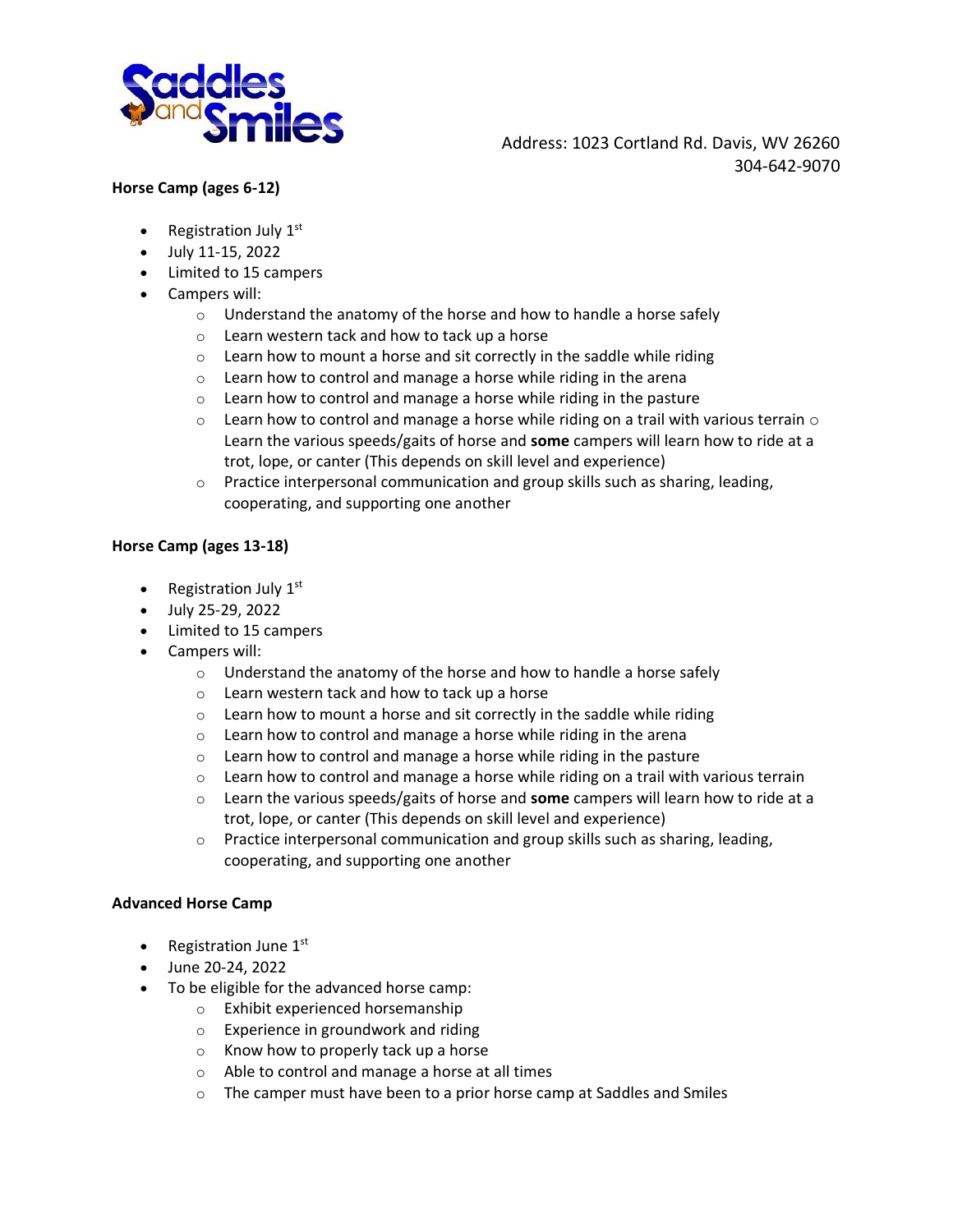

## Saddles and Smiles Horse Camp 2022 Registration Form

## **Please Print Legibly**

\_\_\_\_\_\_\_\_\_\_\_\_\_\_\_\_\_\_\_\_\_\_\_\_\_\_\_\_\_\_\_\_\_\_\_\_\_\_\_\_\_\_\_\_\_\_\_\_\_\_\_\_\_\_\_\_\_\_\_\_\_\_\_\_\_\_\_\_\_\_\_\_\_\_\_\_\_\_

\_\_\_\_\_\_\_\_\_\_\_\_\_\_\_\_\_\_\_\_\_\_\_\_\_\_\_\_\_\_\_\_\_\_\_\_\_\_\_\_\_\_\_\_\_\_\_\_\_\_\_\_\_\_\_\_\_\_\_\_\_\_\_\_\_\_\_\_\_\_\_\_\_\_\_\_\_\_

| Campers Name: |  |
|---------------|--|
|               |  |

Campers Name: \_\_\_\_\_\_\_\_\_\_\_\_\_\_\_\_\_\_\_\_\_\_\_\_\_\_\_\_\_\_\_\_\_\_\_\_\_\_ Age: \_\_\_\_\_\_\_\_\_\_\_

Allergies: Yes \_\_\_\_\_ No \_\_\_\_\_

If yes, please list:

Any medications needed during camp: \_\_\_\_\_\_\_\_\_\_\_\_\_\_\_\_\_\_\_\_\_\_\_\_\_\_\_\_\_\_\_\_\_\_\_\_\_\_\_\_\_\_\_\_\_\_

Parent/Guardian Name: \_\_\_\_\_\_\_\_\_\_\_\_\_\_\_\_\_\_\_\_\_\_\_\_\_\_\_\_\_\_\_\_\_\_\_\_\_\_\_\_

Contact Number: \_\_\_\_\_\_\_\_\_\_\_\_\_\_\_\_\_\_\_\_\_\_\_\_\_\_\_\_\_\_ Email: \_\_\_\_\_\_\_\_\_\_\_\_\_\_\_\_\_\_\_\_\_\_\_\_\_\_\_\_\_\_\_\_

Secondary Emergency Contact: \_\_\_\_\_\_\_\_\_\_\_\_\_\_\_\_\_\_\_\_\_\_\_\_\_\_\_\_\_\_\_\_\_\_\_\_

Contact Number: \_\_\_\_\_\_\_\_\_\_\_\_\_\_\_\_\_\_\_\_\_\_\_\_\_\_\_\_\_\_\_

Please list any special needs including diet restrictions for the camper:

# **Please fill out this registration form and send it to Amelia Preusch at**

\_\_\_\_\_\_\_\_\_\_\_\_\_\_\_\_\_\_\_\_\_\_\_\_\_\_\_\_\_\_\_\_\_\_\_\_\_\_\_\_\_\_\_\_\_\_\_\_\_\_\_\_\_\_\_\_\_\_\_\_\_\_\_\_\_\_\_\_\_\_\_\_\_\_\_\_\_\_

\_\_\_\_\_\_\_\_\_\_\_\_\_\_\_\_\_\_\_\_\_\_\_\_\_\_\_\_\_\_\_\_\_\_\_\_\_\_\_\_\_\_\_\_\_\_\_\_\_\_\_\_\_\_\_\_\_\_\_\_\_\_\_\_\_\_\_\_\_\_\_\_\_\_\_\_\_\_

\_\_\_\_\_\_\_\_\_\_\_\_\_\_\_\_\_\_\_\_\_\_\_\_\_\_\_\_\_\_\_\_\_\_\_\_\_\_\_\_\_\_\_\_\_\_\_\_\_\_\_\_\_\_\_\_\_\_\_\_\_\_\_\_\_\_\_\_\_\_\_\_\_\_\_\_\_\_

**[amelia@saddlesandsmiles.org](mailto:amelia@saddlesandsmiles.org)**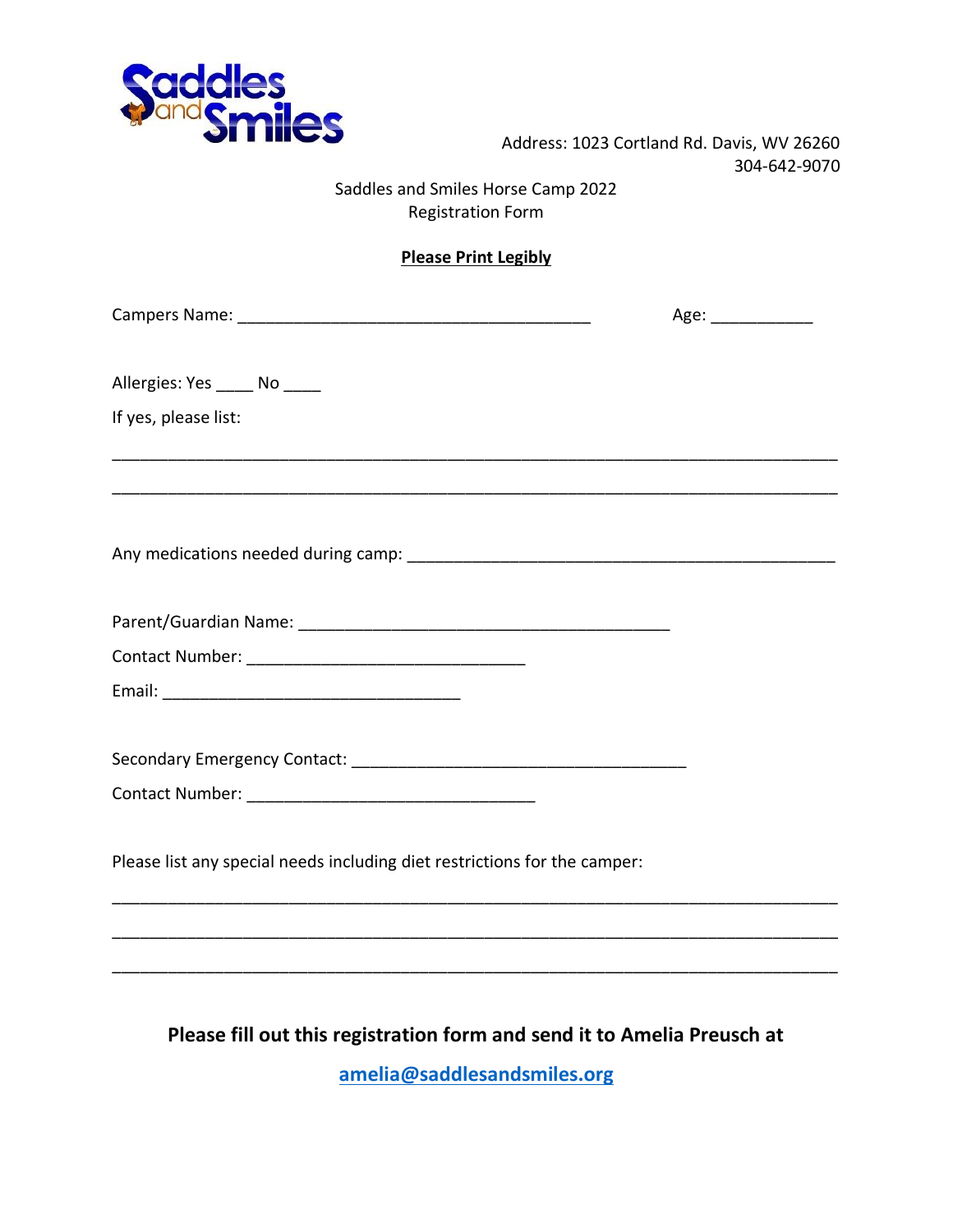

#### **Saddles & Smiles Information**

Saddles & Smiles is a 501c3 nonprofit organization providing equine assisted learning and support for children, teens, and young adults. Many of our participants are special needs, facing challenges in the areas of physical, mental, and/or emotional disorders. At this time, we are working with over 30 kids and families on a regular basis. We do not charge fees for these services. We hold our camps, give lessons, and offer trail rides to the public to support our efforts. All other money is the result of fundraising events and efforts.

## **Camp Information**

Camp will begin at 10:00 AM and end at 4:00 PM Monday through Thursday. On Friday, camp will begin at 10:00 AM and end at 1:00 PM. All friends and families of our campers are invited to join us at noon on Friday for a pizza party celebration, skills demonstration, and awards ceremony. We will provide pizza, chips, and drinks for the lunch. If you plan to attend, we ask that you bring a food item such as fruit (our kids love cut up fruit!), veggies and dip, cookies, or whatever you would like to contribute. Please let us know by Wednesday how many will be attending so we will have enough pizza for everyone!

Monday through Thursday, each camper will need to bring a lunch. We will have extra bottled water available daily. We have sunscreen available but suggest putting sunscreen on your camper(s) before dropping them off each day. We also suggest each camper bring a light jacket as it can get chilly without much notice! We will also be providing the campers with fun arts and crafts projects as well as games.

Each camper must wear closed toed shoes – no sandals or flip flops permitted. Shoes can be sneakers or boots. This is to protect their feet during camp. We also prefer that campers wear pants as the saddles are leather and may rub or pinch skin that is exposed.

Each camper must have a registration form AND a release form completed before he or she can participate in camp.

Each camper will get a T-Shirt and we ask that campers wear their shirts on Friday. We will do a group photo on Friday. During the week, we will be taking photos of all camp activities. All photos will be posted on our Saddles & Smiles Facebook Page. You can go to the page and save any of the photos you would like to have.